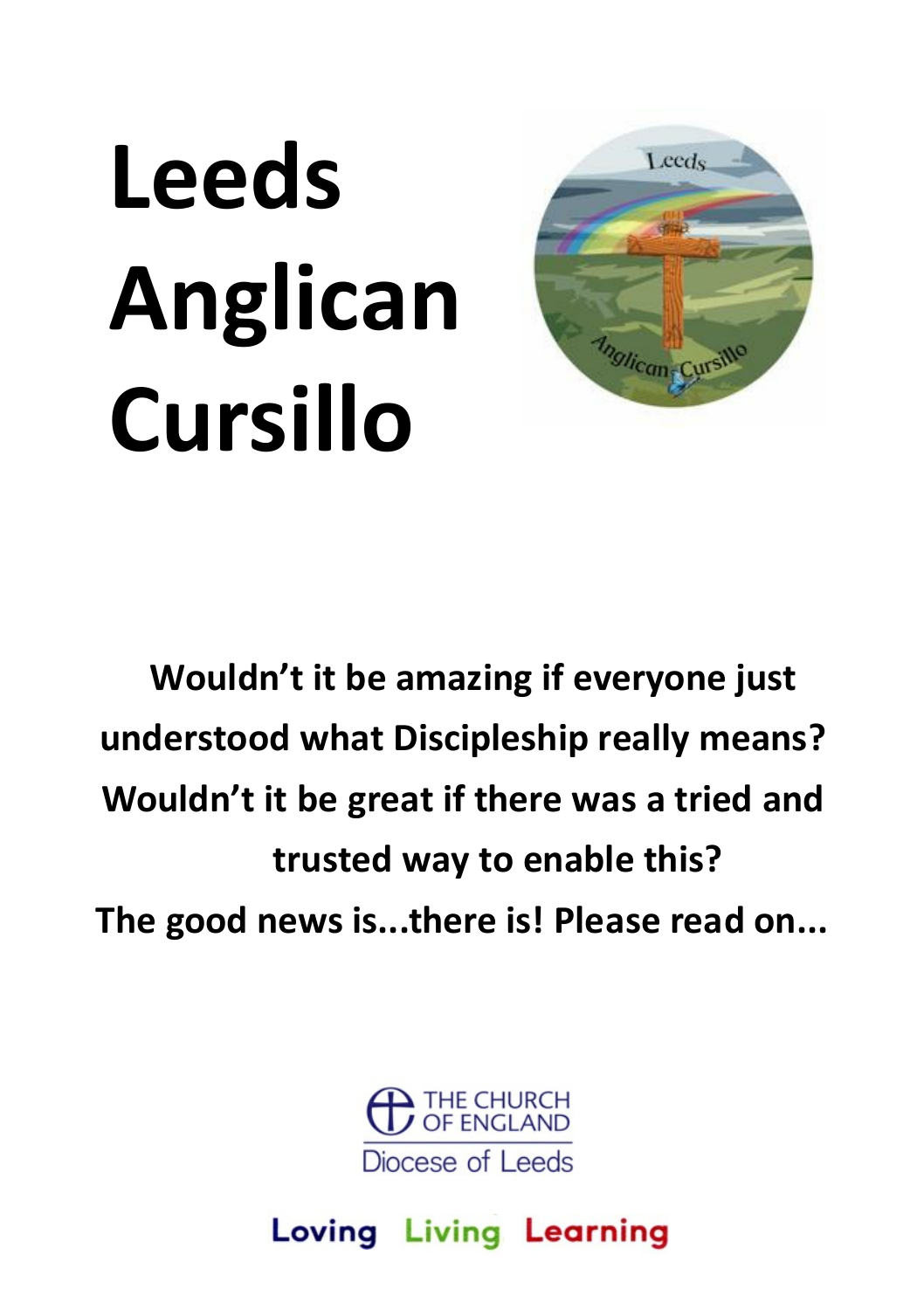"Through Cursillo the love of God is experienced afresh, an experience which draws us into prayer and compassionate action. Because of this, Cursillo is a much needed instrument for the renewal of the life of the Church today, and one for which I give thanks."

**Archbishop of Canterbury, The Most Rev'd Justin Welby**

"Cursillo is about making disciples; it transforms people's lives and empowers them for service. Cursillo is active in most Dioceses of this Province, for which I praise God."

**Archbishop of York, The Most Rev'd John Sentamu**

"I have been involved with Cursillo since the early 1990s and have always found it a brilliant way to encourage Christians in their Christian Vocation and Ministry.

Over the course of a Cursillo weekend, Christians are renewed as confident disciples and evangelists, eager to work to grow the Kingdom in their parish when they return home.

Cursillo encourages Christian disciples to continue with a Rule of Life and to serve God through Prayer, Study and Action and effective Christian commitment and ministry.

I wholeheartedly commend the Cursillo method to any parish priest who is looking to revitalise the life-blood of their church and its community and to any lay person who wants to revitalize their own discipleship."

> **Canon Tony Macpherson Sub Dean Wakefield Cathedral Diocesan Spiritual Director for Leeds Anglican Cursillo**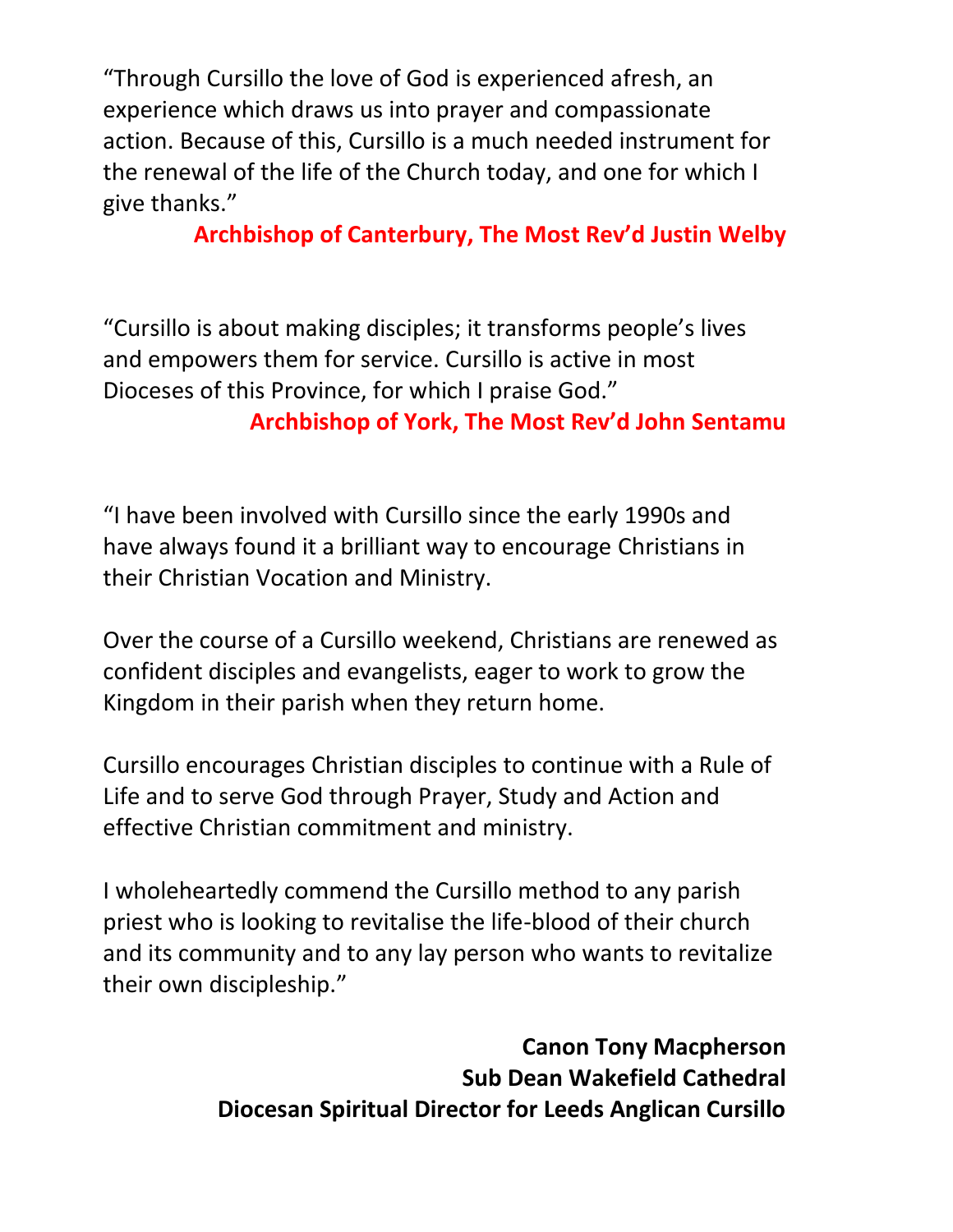## **"I am among you as one who serves..." (Luke 22.27)**

*The Goal of Cursillo is "to change the world, to remake the world in Christ, to restore all things to Christ. It has a strategy to structure Christian life and provide a backbone for Christian life in every environment."*

- Cursillo is a movement within the Anglican Church which can help in the search for what is fundamental in Christian living.
- It is a resource to be used by the Bishops and their clergy for the task of witnessing to the love of Christ. To assist parishes to develop mission by equipping active parishioners with new purpose and effectiveness.
- Cursillo is designed to help Pilgrims (we call all participants Pilgrims) convert their Baptism/Confirmation commission into positive apostleship and evangelism; and to produce Christian witnesses who understand the tradition out of which they come and are enabled to put that witness into practice.
- Cursillo is a catalyst for Christian action and has a carefully articulated strategy for the purpose.
- Cursillo provides a common ground for practising Christians to test their faith and plumb its depth; helping to produce Christians empowered by the Holy Spirit with a vision for apostolic action, strengthened through the Scriptures, Prayer, the Sacraments and Community.

**Cursillo is emerging as a mature instrument in the hands of committed clergy and lay Christians to enable the ministry of the laity to be fulfilled.**

**The essence of the Cursillo movement seeks to lead Christians to a deeper relationship with God and help them understand their individual calling to be Christian disciples and ministers.**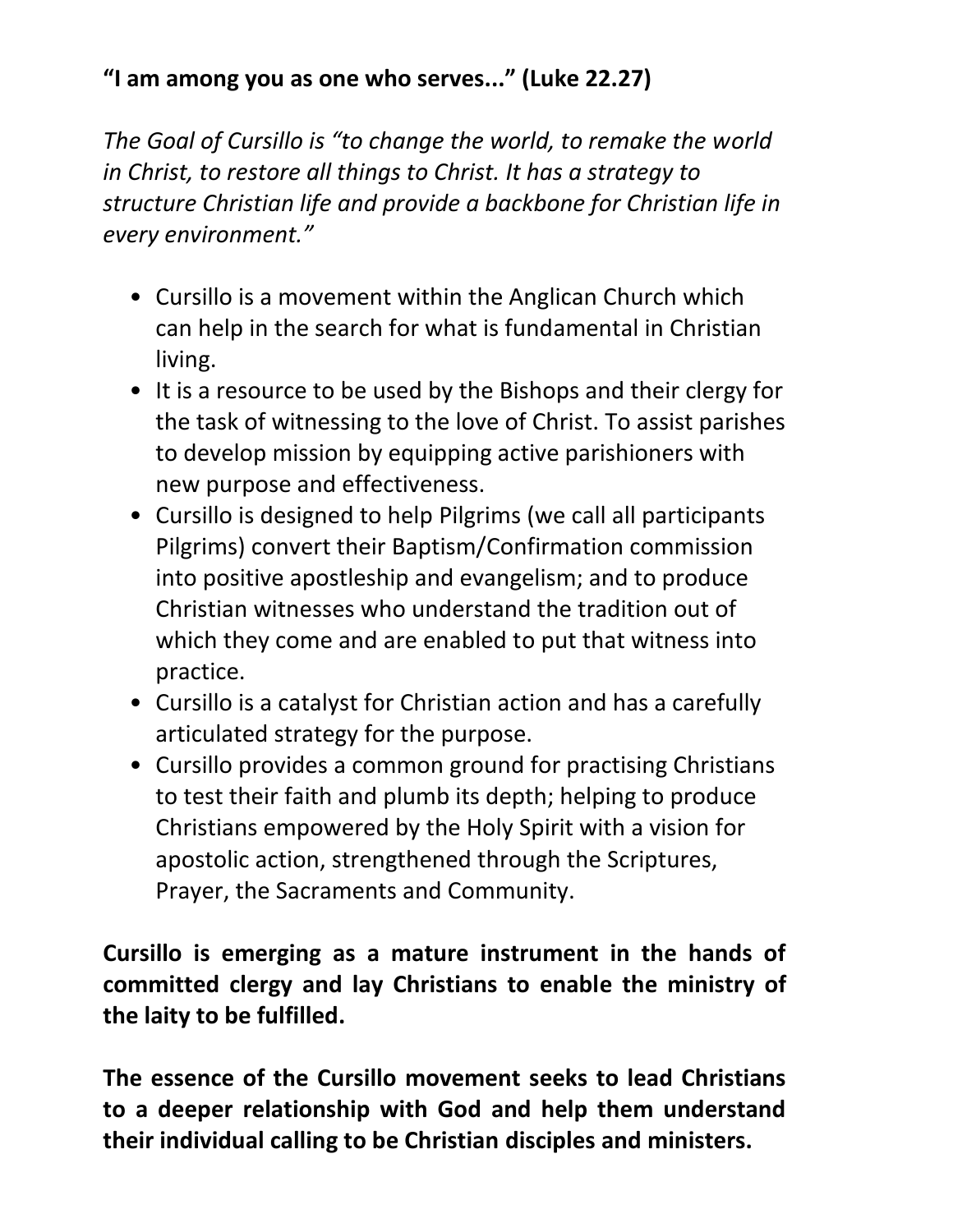*Let them who have ears to hear, let them hear; let them who have eyes to see, let them see ...*

#### **WHAT PEOPLE SAY ABOUT CURSILLO**

*"My Cursillo experience was just like changing the TV from black & white to colour. The vision is the same but it is definitely enriched."*

*"I felt renewed, refreshed, recalibrated, more confident in my faith, more ready to share it others and more receptive to Christ's Grace."*

*"To take me away for a short while from the serious world, to have me all to Himself and to remind me that His love is there, that He is still with me and always will be and that now is the time to move forward, to look ahead."*

*"I will say this much that the time we had in prayer, in meditation and in discussion revealed something of us all, but mainly our commitment to our Lord."*

The attempt to give a dynamic course in basic Christianity may seem overambitious and perhaps naïve; but it works because of the wide experience of those who staff the weekend who, as part of this presentation of faith, give generously of themselves and their insights into the Christian faith. These are often very moving. Some people are a trifle overwhelmed by the weekend. Pilgrims need a modicum of stamina although usually quite elderly people cope very well.

The effect of the weekend is to give those taking part an experience of Christian living. At its best, Cursillo shows how the Church could become. The weekend gives everyone a very powerful experience of Christian love, and the renewal that often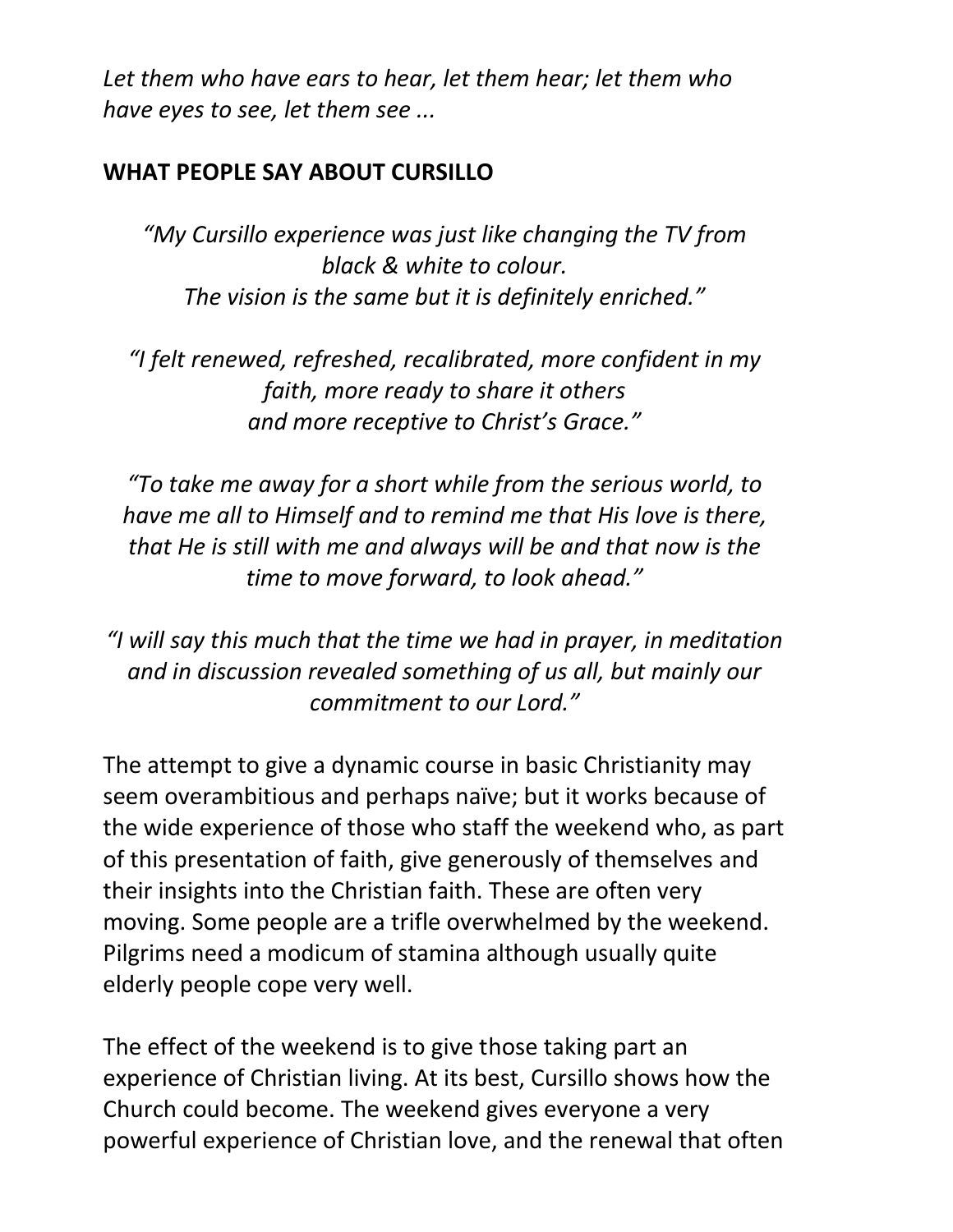comes about in people's lives as a result is maintained by ongoing Group Reunions and small groups meeting together to give mutual support and prayer.

Many parishes in the diocese have begun to experience the benefits of Cursillo: lay people becoming more confident in their faith and being able to articulate it and commend it to others.

The Cursillo course is an experience of a personal encounter with God. As a result the "benefits" tend to be as diverse and varied as the course participants themselves.

## **For the individual**

Many of the people attending a course have never before spent three consecutive days in a worshipful environment concentrating upon the things of God. Those who are very good at giving to others often learn in generosity and humility to receive from others; those who have had very difficult times with "love" in some or other of its facets often catch a glimpse of God's unconditional love for them. Lay members of the church sharing and speaking about their faith in a semi-formal setting often stimulates and encourages others that they might do likewise, when called. Most leave with a much deeper understanding of their baptism and confirmation promises, leading to a deepening of their faith.

### **For the Individual and the Incumbent**

Cursillo's main strength lies in the support network which Pilgrims are encouraged to join. Here individuals meet together at regular intervals to share each other's Christian journey stories, to be uplifted by the good and supported in the bad to share those things, which have been of help in the walk with God. Arguably the most important part of these meetings is to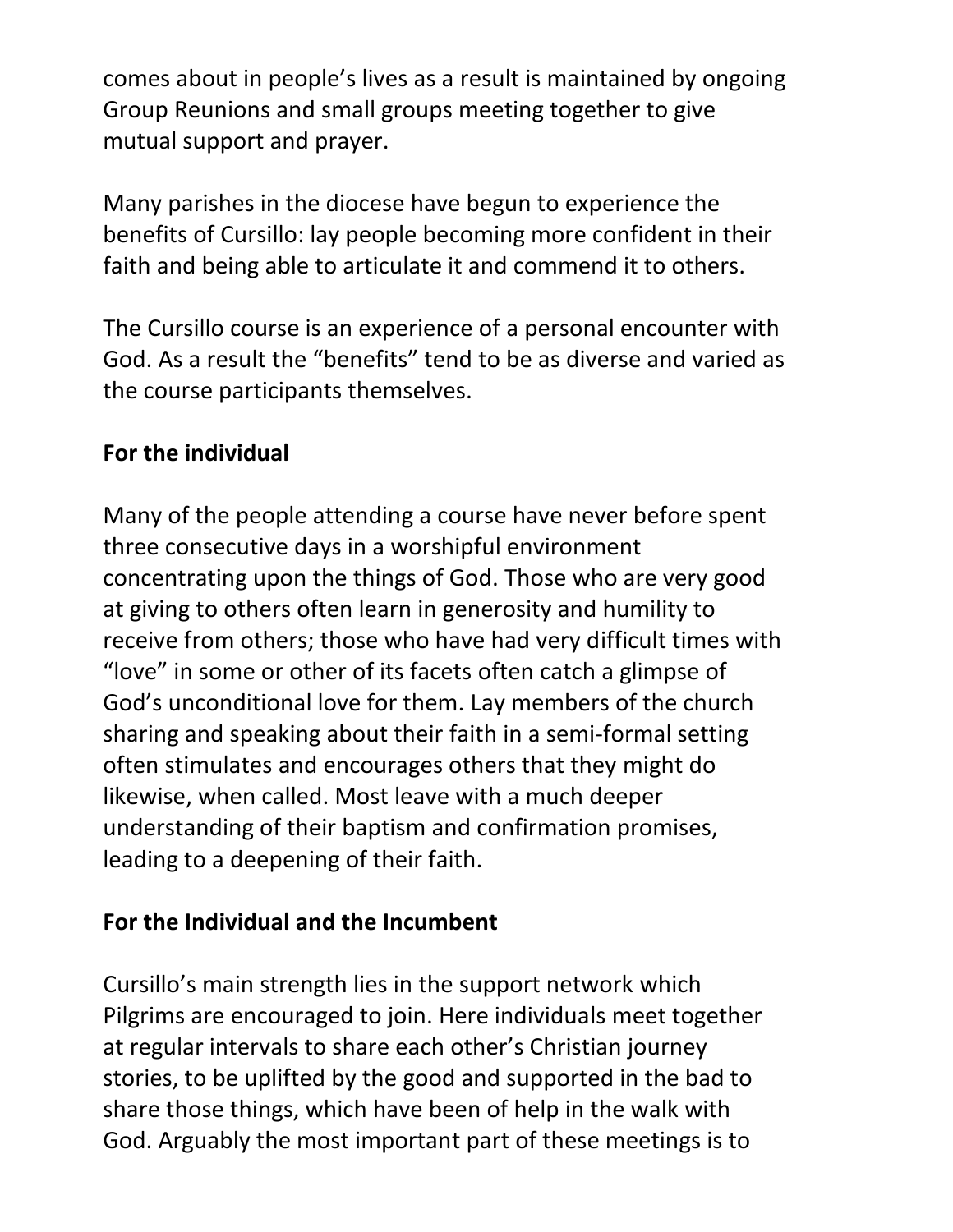strengthen one's participation in Christian activity in one's home, community, work and leisure places.

Those who attend a Leeds Anglican Cursillo weekend are encouraged to earth the practice of their Christian faith in the worship and activities of their own parish church and in their life in the world. In no way is Cursillo any kind of movement separate from the church, nor does it set itself up to rival the ordinary life of the average parish church.

Whilst Cursillo has its origin in the Roman Catholic Church, people of all shades of churchmanship benefit and often begin to develop a wider understanding of the Church. Those who get most out of the experience of Cursillo are often seasoned church men and women whose vision over a long period of time may have become somewhat dimmed.

**The Role of the Clergy in Cursillo** is essentially the same as it is in the Church generally: i.e. to administer the sacraments, teach, preach and offer pastoral care wherever it is needed.

### **1. The Bishop**

Authorises the work of Cursillo in the diocese and appoints a priest to be the Spiritual Director of the movement.

# **2. The Diocesan Spiritual Director**

a) Liaises with the Lay Officers through their ex-officio posts on the governing body.

b) Invites committed clergy to staff the 3 Day weekend and take part in the periodic Diocesan reunions.

c) Gives support in the widest sense, to the organisers of the various activities of the Cursillo at diocesan level.

d) Attends national Cursillo meetings whenever and wherever possible.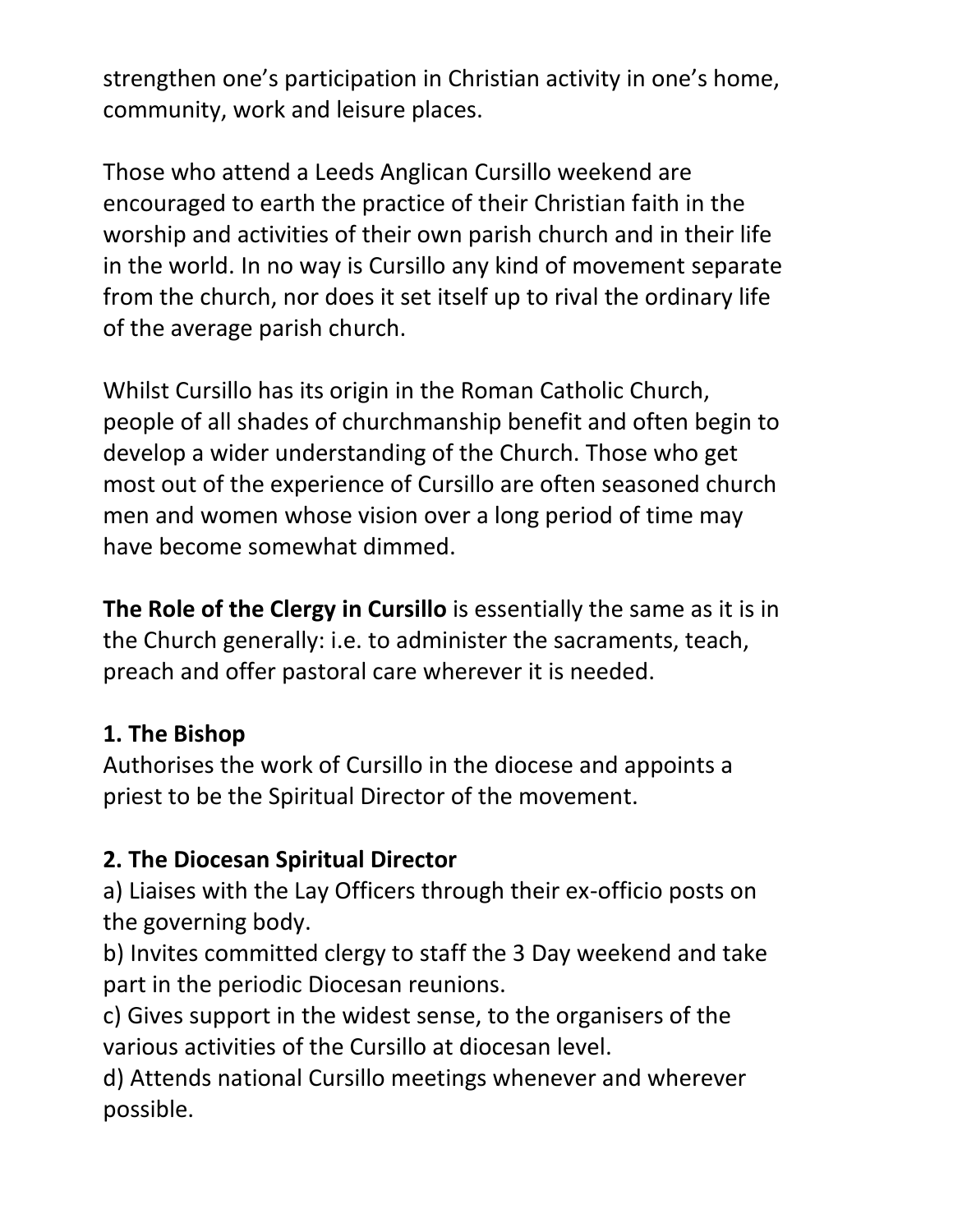## **3. Priests fully committed to Cursillo:**

Staff on the 3-Day Weekend which involves help in the training of the team, giving talks on specific topics, leading meditations, administering the sacraments and being available to the pilgrims and the team throughout the weekend.

## **4. Parish Priests:**

We ask you to have a conversation with the Diocesan Spiritual Director to find out more and to support any lay people who attend a weekend. We also encourage you to help and encourage those who, as a result of their Cursillo weekend, want to develop their discipleship and ministry.

## **How to become involved in, or informed about Cursillo:**

Ideally, by first being a Pilgrim on a 3-Day Weekend.

For further information for clergy please contact: Canon Tony Macpherson 07780990354 cursillo.spiritual.director@leeds.anglican.org

# **The Three - Day Weekend**

The weekend begins on Thursday tea-time and follows a set programme through to Sunday tea-time.

## **Thursday:**

5.30pm Arrival **Dinner Introduction** Meditations: "Know Yourself"\* & "The Prodigal Son"\* Compline Silence is suggested until morning.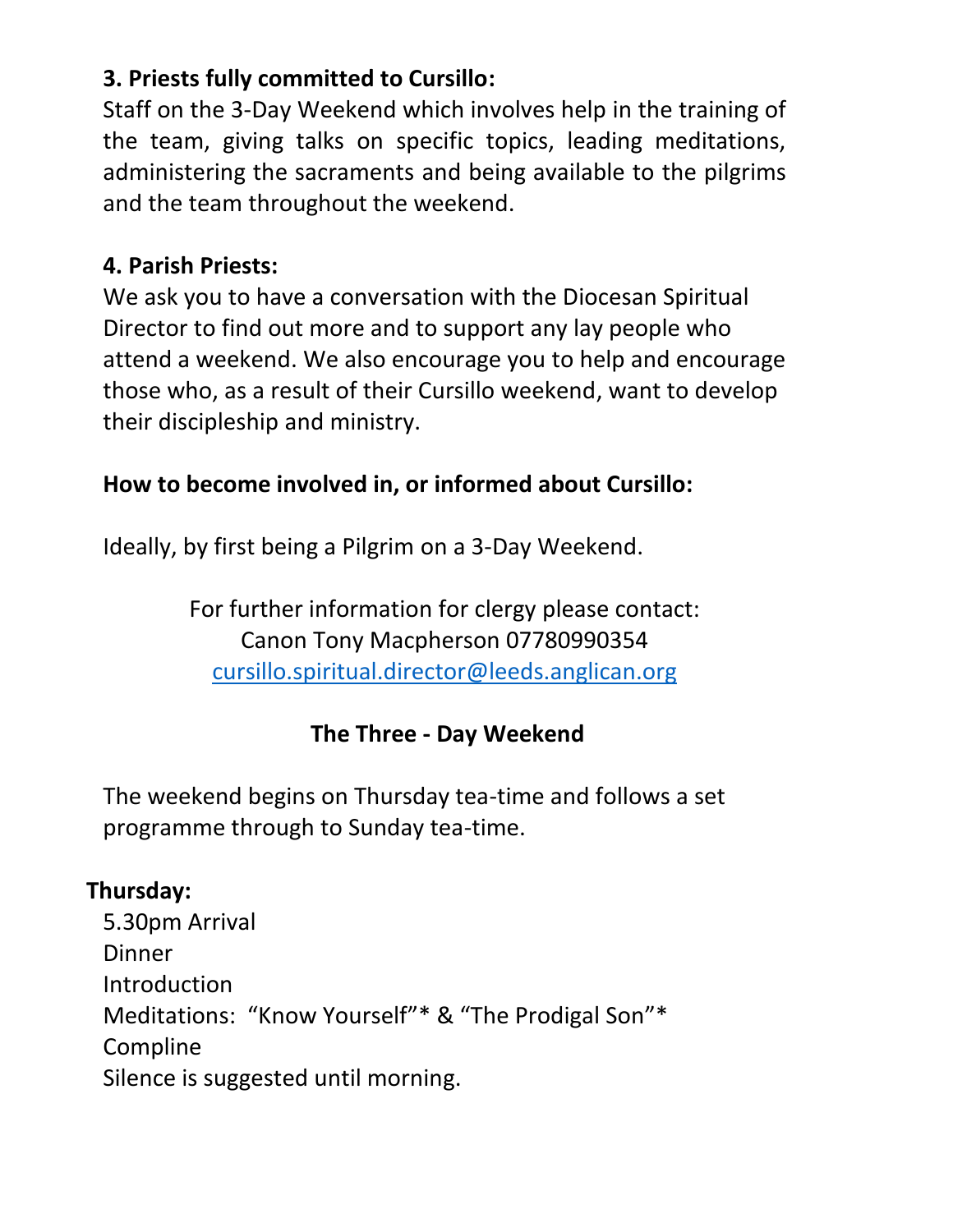#### **Friday:**

Eucharist & Meditation : "Three Glances of Christ"\* Breakfast Assigning of discussion groups and explanation of activities. *(All talks are followed by group discussion, summary and feed back.)* Talk 1: "Ideal"

#### **Saturday:**

Eucharist & Meditation : "The Figure of Christ"\* Breakfast Talk 6: "Study" Talk 7: "The Sacraments"\* Talk 8: "Action"

### **Sunday:**

Morning Liturgy & Meditation: "The Message of Christ"\* Breakfast Talk 11: "Study & Evangelisation of our Environments" Talk 12: "Christian Life in Grace"\*

Talk 2: "Grace"\* Lunch Talk 3: "The Laity" Talk 4 "Faith"\* Talk 5: "Piety" **Dinner** Worship & Meditation : "Thanksgiving and Reconciliation"\*

Lunch Talk 9: "Obstacles to Grace"\* Talk 10: "Leaders" Dinner Evening Worship

Talk 13: "Christian Community in Action" Lunch Talk 14: "Group Reunion" Talk 15: "The Fourth Day" Final Eucharist Tea Departure by 5.30pm

*\*Given by Clergy (normally two present during the weekend).*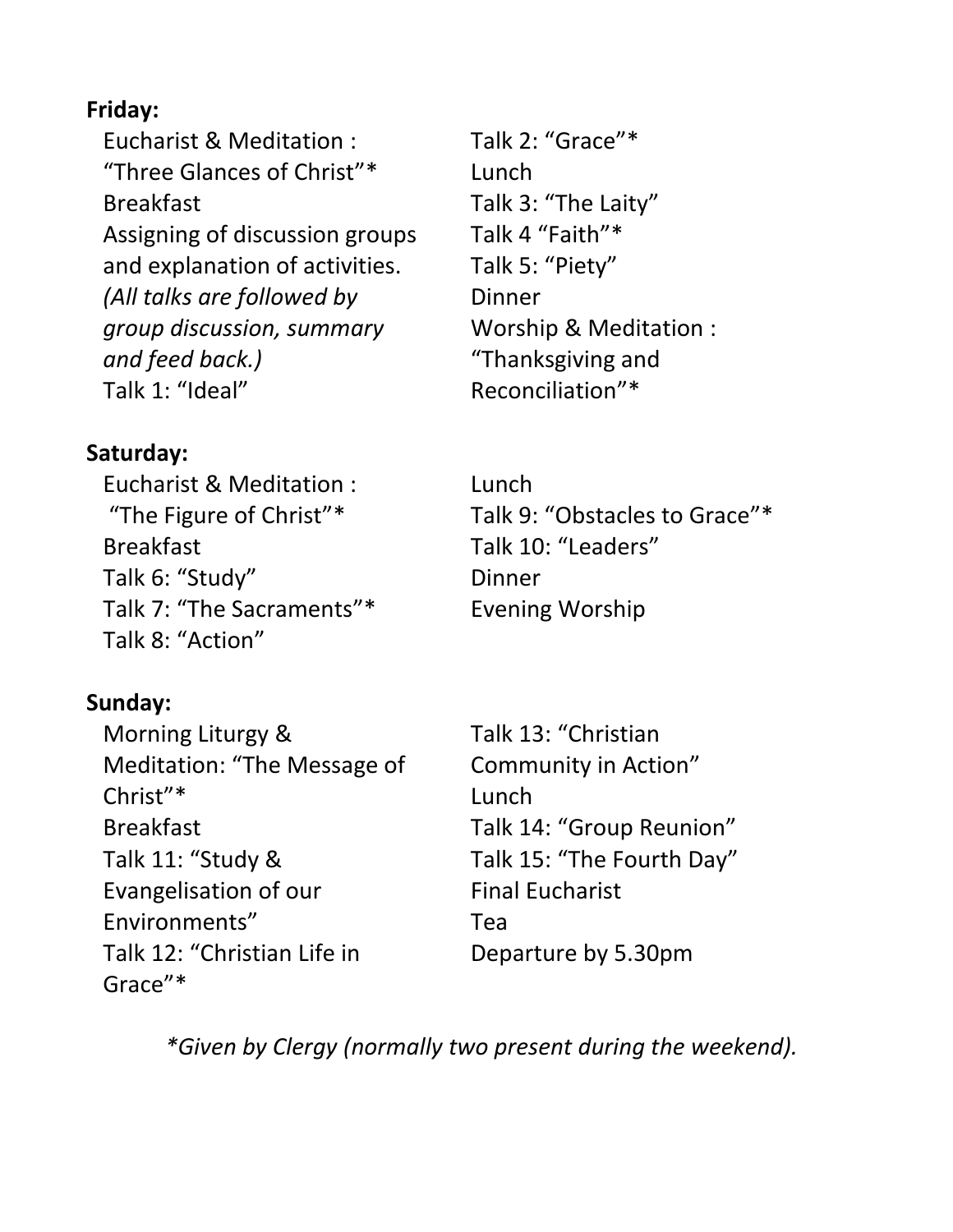The programme items are interspersed with free time, group prayers and refreshment breaks around the core 15 Talks and 5 Meditations

Chaplains are available at all times for participants and lay staff.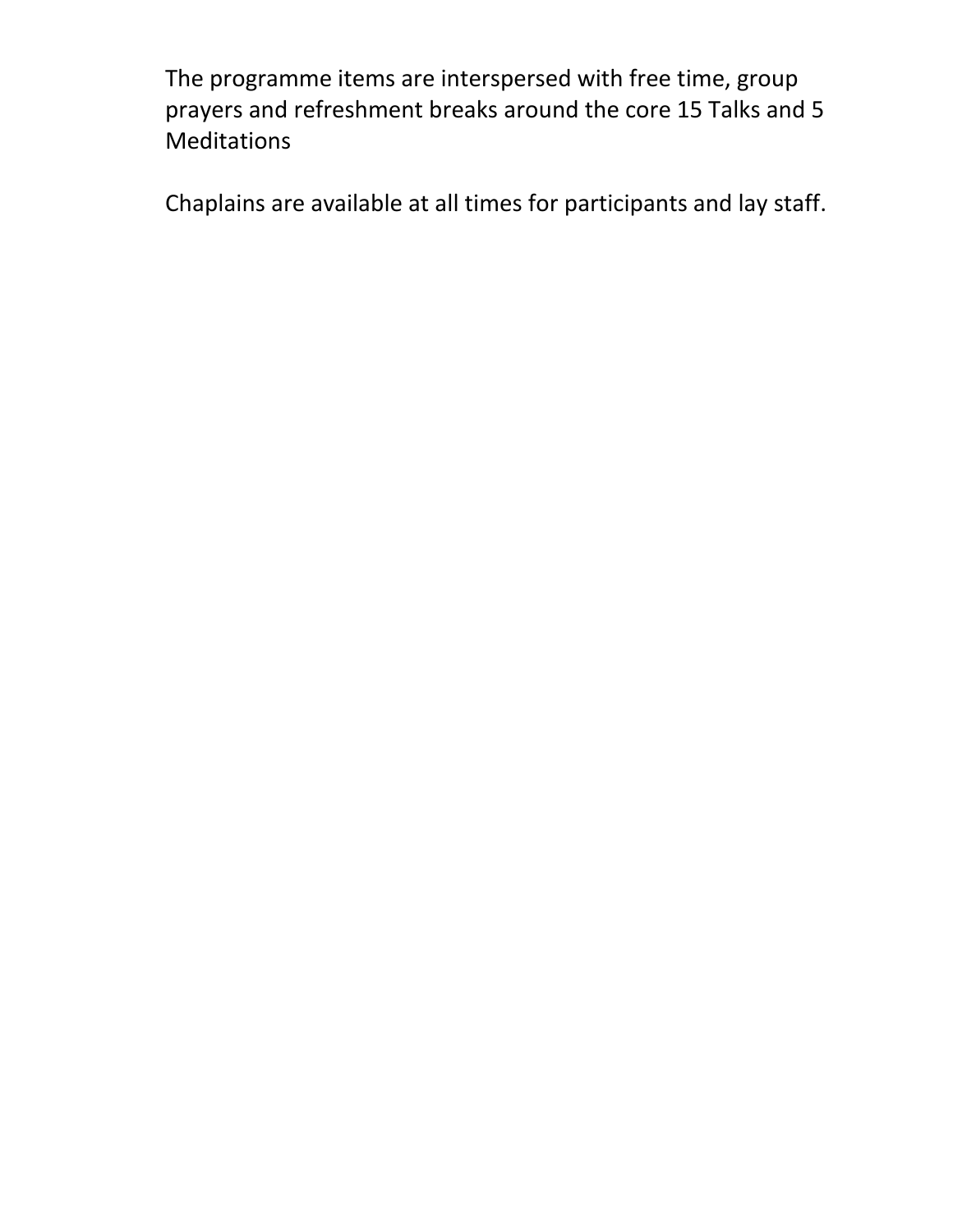### **The History of Cursillo**

The Cursillo movement started in Spain at the end of the Civil War in 1939, when a group of young men wanted to organise a pilgrimage to the shrine of St James at Compostella; the purpose of this was to rededicate young people to the Christian life. Study workshops and leadership schools were set up for the spiritual preparation but due to the second world war, the pilgrimage did not take place until 1948. Meanwhile a new Bishop, Juan Hervas, set up the first three day weekend, as we know it, in Majorca in January 1949 with the title of "Cursillos de Cristiandad" (Short courses in Christian living). Originally designed for the restless youth of Spain, they were later expanded to include older and more mature Christian men and women.

The movement spread from Spain throughout the world. Cursillos are now held in nearly all the South and Central American countries, the USA, UK, Ireland, Canada, Portugal, France, Germany, Holland, Austria, Italy, Finland, Japan, Korea, Australia, Sri Lanka, South India and many African countries.

Up to 1961 all Cursillos were held in Spanish, but obviously this was not practical, so now only the basic Spanish terminology has been retained. The US was the first to use their own language (English) and as a result, in 1973, 130 out of 160 RC Dioceses had introduced the Cursillo movement and a National Secretariat was established in 1965.

During all this time, many Anglicans in the US were making their Cursillo as guests of their RC brethren until finally, in 1968 in San Francisco, a joint Cursillo was held. From then on Cursillo became an established method of renewal and mission in the Episcopal Church. Modifications were made to fit the Anglican ethos and since 1972 the movement has spread to most dioceses of the Episcopal Church.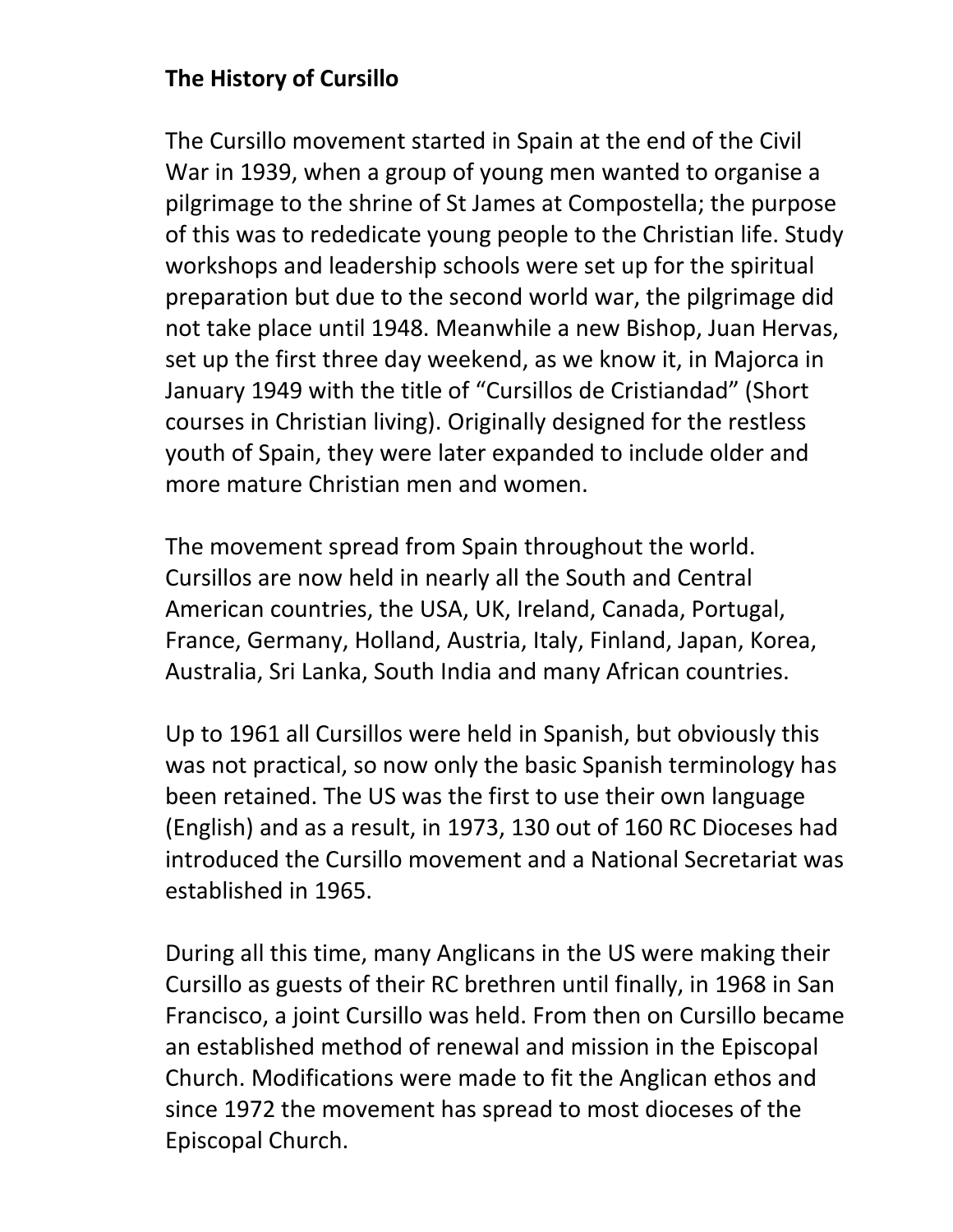In 1981, a team from the Episcopal diocese of Dallas, Texas, came at their own expense to put on a weekend in Wales and one in Gloucestershire. As well as training, they also provided considerable financial support and the wealth of their experience. Cursillo flourished in these two areas and has spread throughout the country to over 40 Anglican dioceses,

Cursillo weekends are part of a developing method, throughout the Anglican and Roman Catholic Communions, for the renewal of the Church.

Locally, Cursillo operated in the Diocese of Bradford, Ripon and Leeds and Wakefield from the early 1990s and came together as Leeds Anglican Cursillo when the Diocese of Leeds was formed

The Cursillo method is also used in other, non-episcopal, churches but under different names for example "Walk to Emmaus."